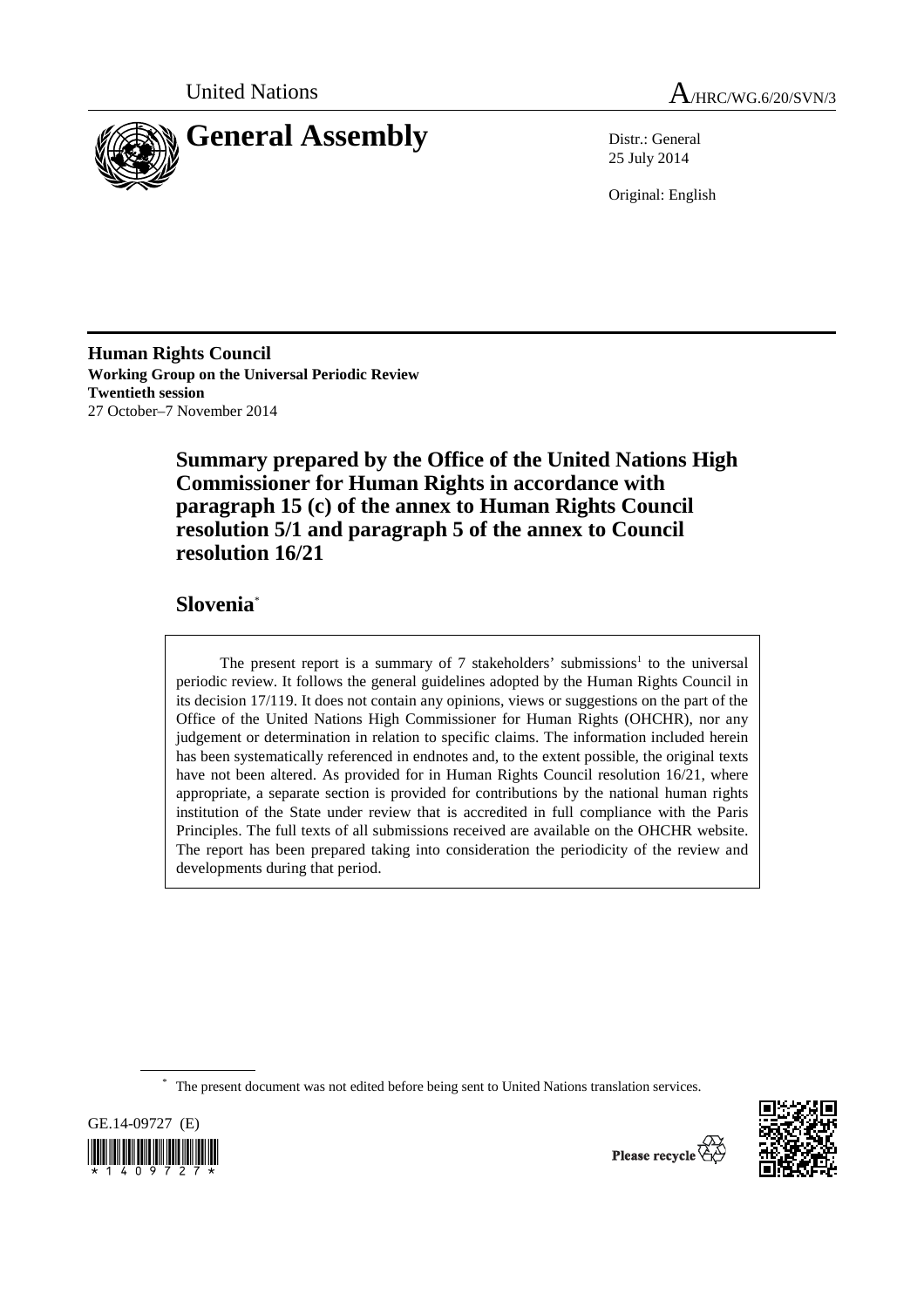# **Information provided by stakeholders**

## **A. Background and framework**

#### **Institutional and human rights infrastructure and policy measures**

1. Amnesty International (AI) stated that despite the fact that several institutions were tasked with ensuring non-discrimination (including the Human Rights Ombudsman, the Advocate of the Principle of Equality inspectorates and courts), the mandates of these institutions lacked clarity and none were responsible for the overall coordination of antidiscrimination policy, monitoring and proposing systemic solutions.<sup>2</sup> AI recommended to broaden the mandate and powers of the institutions tasked with guaranteeing the principle of equality and non-discrimination including capacities to monitor actions by both state and private actors and to impose legally binding measures.<sup>3</sup>

2. The European Union Agency for Fundamental Rights (EU-FRA) affirmed that aside from the Human Rights Ombudsman, the only human rights areas covered by institutions were non-discrimination/equality (Advocate of the principle of equality) and personal data protection (Information Commissioner). It asserted that that no other body existed that was explicitly dedicated to the protection of persons with disabilities (apart from the nondiscrimination aspect), to the protection of economic, social and cultural rights, or to the rights of detainees.<sup>4</sup>

3. The Advisory Committee on the Framework Convention for the Protection of National Minorities of the Council of Europe (CoE-ACFC) underscored that the Office of the Human Rights Ombudsman continued to play an important role in combating discrimination based on ethnicity and to advance on minority rights.<sup>5</sup> AI stated that the Human Rights Ombudsman was only mandated to monitor actions by state agents, had no oversight function of actions by private or non-state actors ,was only mandated to take action when it received a complaint and its recommendations were not legally binding.<sup>7</sup> EU-FRA stated that the Human Rights Ombudsman possessed a wide range of powers in relation to individual complaints and litigation involving infringement of public freedoms and liberties (including arbitrary exercise of powers or inaction by public bodies which often overlap with human rights violations).8

4. Regarding the Office of the Advocate of the Principle of Equality, AI asserted it was mandated to receive and examine alleged cases of discrimination in private and public sectors but however, its opinions were not legally binding, and it was not mandated to monitor situations of vulnerable groups or coordinate the state policy to combat discrimination.<sup>9</sup> AI affirmed that this Office had now one employee, namely the Advocate himself, and that the Government had not provided it with sufficient powers and resources.10

5. EU-FRA asserted that the Office for Equal Opportunities was closed down in April 2012 and its staff, including the Advocate of the Principle of Equality, was transferred to the Equal Opportunities and European Coordination Service under the authority of the Ministry of Labour, Family, Social Affairs and Equal Opportunities.<sup>11</sup> CoE-ACFC highlighted that the powers of the Advocate of the Principle of Equality appeared to be particularly ineffective to protect victims of discrimination and, more generally, to prevent and monitor discrimination in society, that this institution lacked independence, financial and human resources and that its competences were very limited.<sup>12</sup>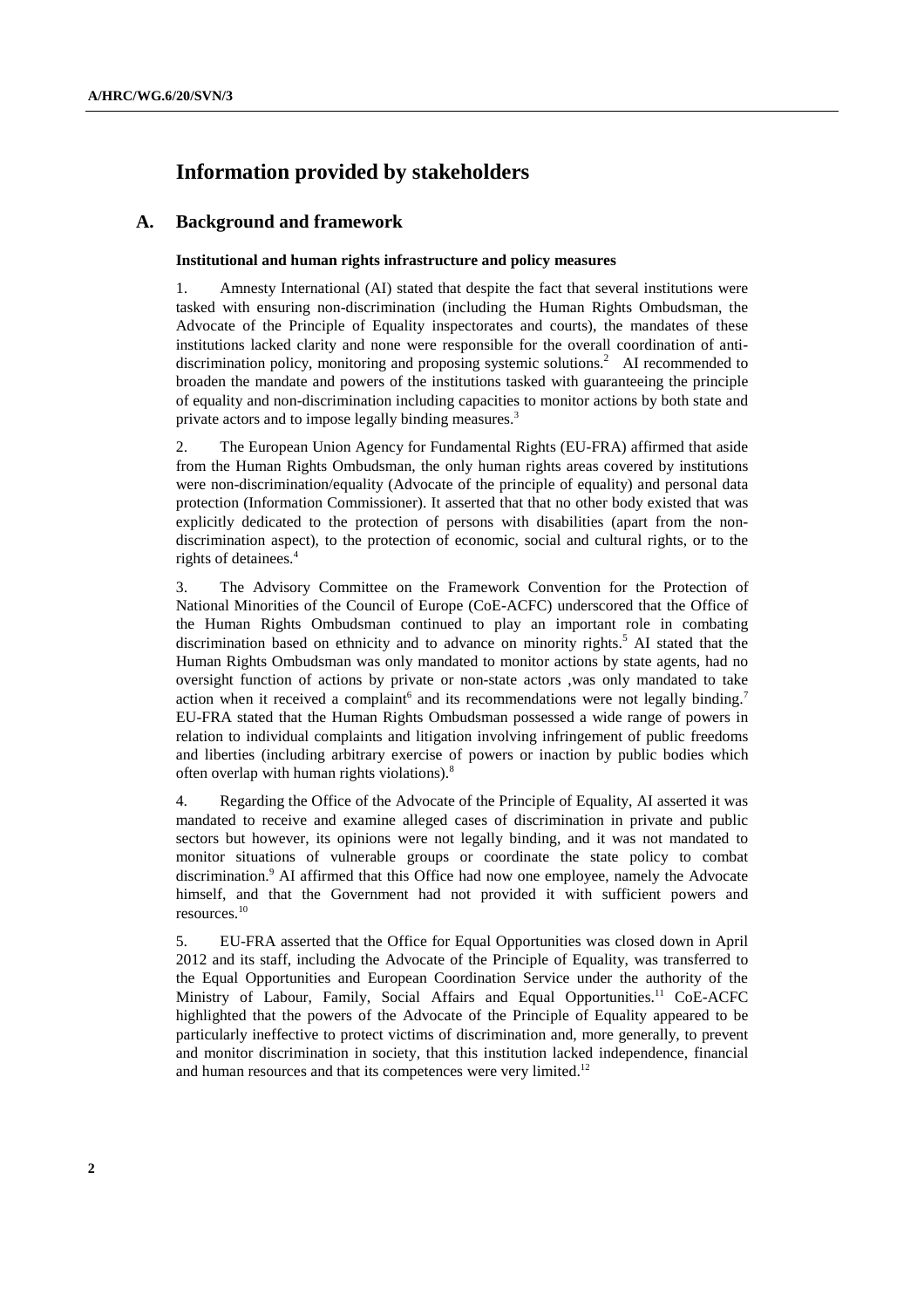6. EU-FRA stated that concerns regarding the independence of equality bodies from central Government may give rise to unfavourable perceptions, affecting the confidence of victims to approach them.<sup>13</sup>

7. AI asserted that State Inspectorates had powers to provide effective remedy to victims of discrimination and that however, the Housing inspectorate said in 2010 that cases of alleged discrimination by a public or private actor on housing issues would not fall under its mandate.<sup>14</sup>

8. EU-FRA asserted that the Slovenian Ministry of Interior adopted a resolution to establish a national plan on the Prevention and Combating of Crime 2012-2016, which, among other goals, aimed at strengthening the protection and support to victims through financial and psychological aid.15

# **B. Implementation of international human rights obligations, taking into account applicable international humanitarian law**

### **1. Equality and non-discrimination**

9. CoE-ACFC affirmed in 2011 that substantial improvements are needed to ensure effective protection against discrimination, and in particular, access to effective remedies for potential victims of discrimination. It also asserted that prejudices against some groups, in particular Roma and "persons belonging to the new national communities"(persons belonging to the Albanian, Bosniac, Croatian, Macedonian, Montenegrin and Serbian nations of the former Yugoslavia), continue to be disseminated through some media and in the political arena, and that local authorities are sometimes reluctant to implement laws and policies in relation to Roma and incidents of demonstrations of hostility against them have taken place at the local level.<sup>16</sup>

10. AI recommended to: address discrimination by public and private actors as a matter of priority; provide effective remedies to victims of discrimination; and implement international recommendations on collecting data disaggregated by the prohibited grounds of discrimination.<sup>17</sup>

11. The Committee of Ministers of the Council of Europe (CoE-CM) provided recommendations to Slovenia on a number of issues for immediate action, inter alia, to intensify measures to ensure that effective remedies are available to potential victims of discrimination and to intensify actions to raise awareness of discrimination-related issues in society, including in the judiciary and law enforcement agencies.<sup>18</sup> CoE-CM also recommended to make further efforts to combat all forms of intolerance and hate speech targeting persons belonging to minorities and other groups.<sup>19</sup>

12. CoE-ACFC welcomed the fact that the authorities recently set up a working group to remedy shortcomings by means of the elaboration of a general strategy to combat discrimination and to improve the implementation of existing remedies and expressed that it expected that this work will significantly improve the efficiency of the mechanisms to combat discrimination.20

13. On the so called "*erased*", AI informed that on 26 February 1992, some 25.671 people were unlawfully removed from the Slovenian registry of permanent residents, being mainly people from other republics of the former Yugoslavia who had been living in Slovenia but who had not acquired Slovenian citizenship following independence of the country.21 AI added that these persons without a legal status were deprived of their economic, social and political rights.<sup>22</sup>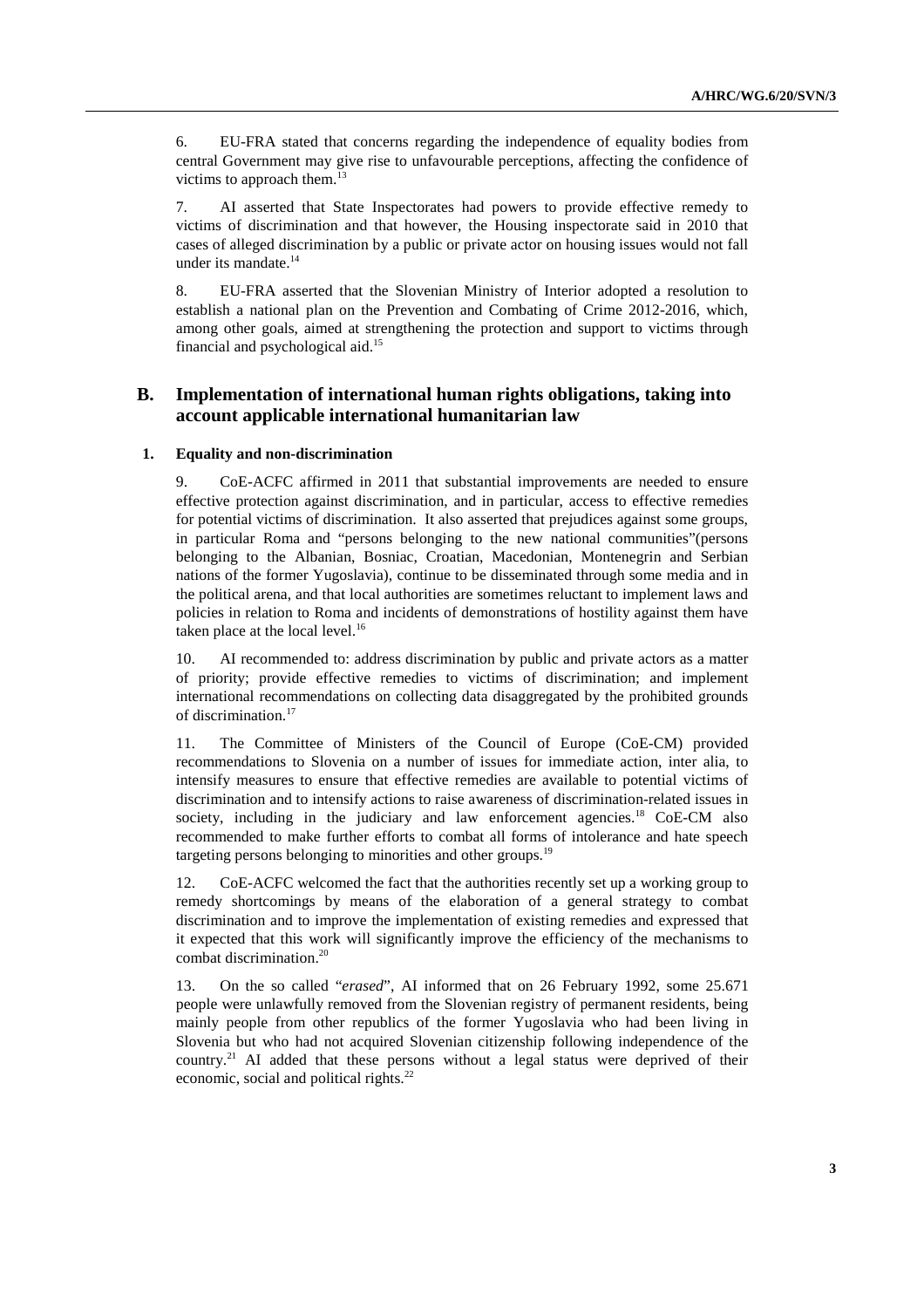14. AI stated that Slovenia had failed to enact legislation to recognize the rights of the "*erased*".<sup>23</sup> It underscored that Slovenia had also failed to restore permanent residency to the "*erased*", and that the 2010 legislation aimed at regulating the restoration of their legal status expired in July 2013, and the "*erased*" have now no legal options to regulate their status, while 674 of a total of 987 filed applications for permanent residence permit were pending.<sup>24</sup> CoE-CM recommended in 2012 to promote an inclusive interpretation of the new Act Regulating the Legal Status of citizens of Former Yugoslavia living in the Republic of Slovenia with a view to giving retroactive access to permanent residence to as many as possible of those who were "*erased*" in 1992.<sup>25</sup>

15. The Council of Europe Commissioner of Human Rights (CoE-Commissioner) asserted in 2013 that the low number of applications and granted requests for permanent residence appear to indicate a lack of effectiveness of the exiting legislation and its implementation and expressed his serious concern that the majority of the "*erased*" who have not yet settled their residence status in Slovenia will not succeed in doing so before the expiration of the July 2013 deadline.<sup>26</sup>

16. AI affirmed that by December 2013, the authorities had prepared legislation on a compensation scheme for the "*erased*", and that however, compensation measures include only those who have already regulated their status, and thus exclude approximately half of the "*erased*".27 AI added that remedies for the "*erased*" under domestic law consist only of financial compensation, which -according to the "*erased*"- is set too low, and that no other form of reparation, including restitution, rehabilitation, satisfaction and guarantees of nonrepetition has been offered to them.28

17. AI recommended to immediately enforce the automatic return of appropriate legal status to all "*erased*" without additional conditions of administrative fees; officially recognize "*erasure"* as a human rights violation and offer a state apology; ensure prompt, effective, impartial and independent investigations by a special body or truth commission with high competence and adequate resources, into violations connected to the "*erasure"*; ensure individuals or institutions found responsible for committing these violations are held to account; regulate and enable reunification of families; revise compensation schemes to the "*erased"* following amounts and criteria set out by the European Court of Human Rights; and ensure reintegration measures for the "*erased*".29

18. CoE-Commissioner stressed that access to a state's nationality should be possible whenever a person has a genuine and effective link with this state in particular through birth, descent or residence, and that the situation of "erasure" has disproportionately affected persons belonging to the most vulnerable social groups such as the Roma. $^{30}$  CoE-Commissioner urged authorities to take all relevant measures in order to facilitate and make possible the acquisition these persons of Slovenian citizenship with particular attention to the children of those "*erased*" in 1992 who are still stateless.<sup>31</sup> It added that as a first step the authorities could consider establishing a complete register of all the "*erased*" persons who have become and remain stateless.<sup>32</sup>

#### **2. Right to life, liberty and security of the person**

19. The Council of Europe (CoE) referred to the fact that the European Committee for the Prevention of Torture and Inhuman or Degrading Treatment or Punishment (CoE-CPT) received few isolated allegations of excessive use of force by hooded members of police special units in the context of apprehension, and recommended that no more force than is strictly necessary should be used when effecting an apprehension. CoE-CPT also noted that there can never be any justification for striking apprehended persons once they have been brought under control.<sup>3</sup>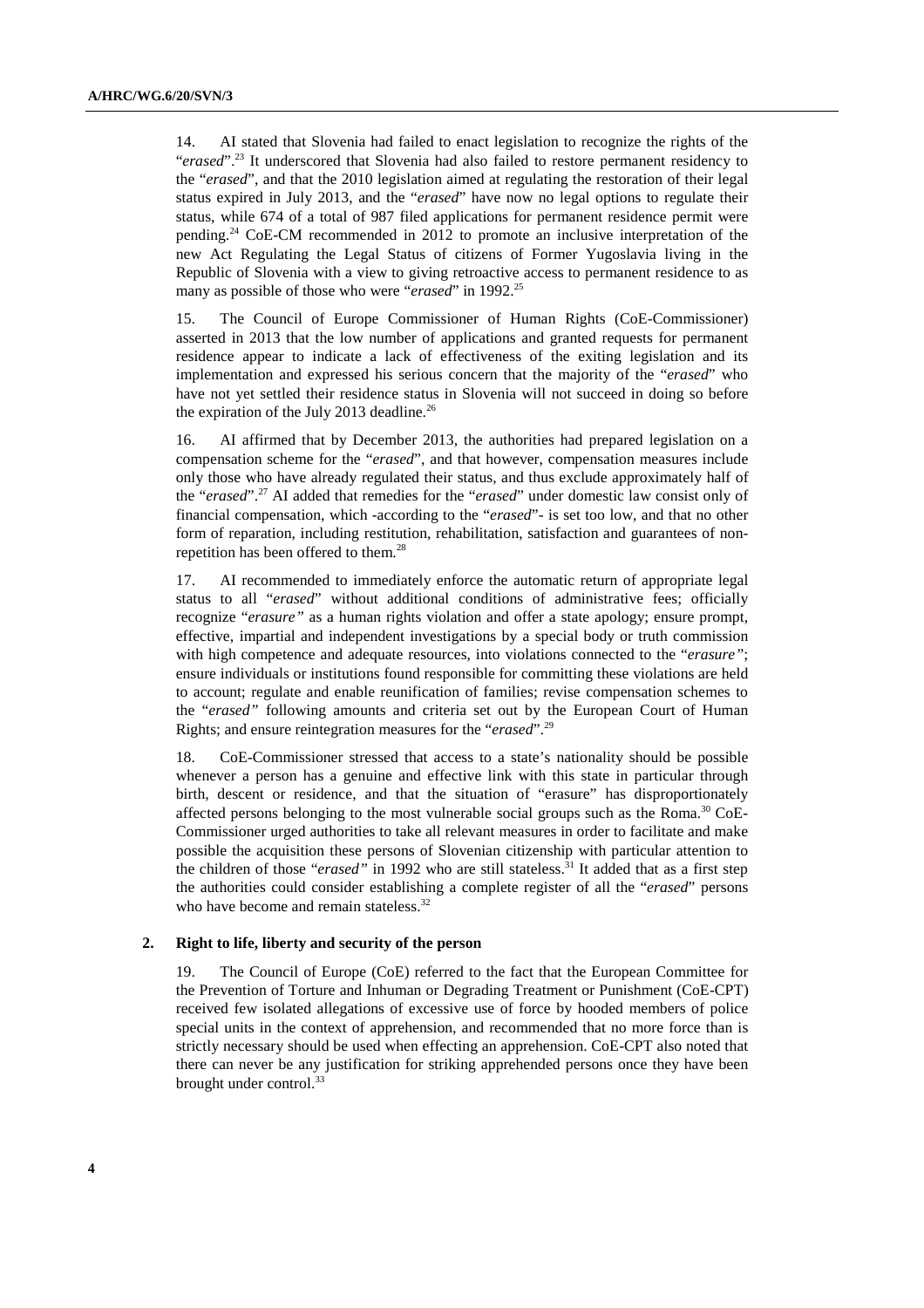20. CoE-CPT asserted that, in general, the practical operation of fundamental safeguards against ill-treatment did not pose major difficulties. It recommended that Slovenian authorities take the necessary steps to ensure that, in practice, all detained persons effectively benefit from the right of access to a lawyer from the very outset of their deprivation of liberty.34

21. CoE-CPT acknowledged efforts made by the Slovenian authorities to increase the capacity of the prison estate but that nevertheless, overcrowding continued to be a problem in some prison establishments.<sup>35</sup> CoE-CPT encouraged the authorities to pursue their endeavours to combat prison overcrowding, including through increased application of noncustodial measures during the period before any imposition of a sentence.<sup>36</sup>

22. CoE-CPT considered that prisoners held under reinforced security regime should be provided with tailored programmes of purposeful activities of varied nature.<sup>37</sup>

23. CoE-CPT recommended that steps be taken so that doctors working in prison establishments draw a conclusion as to the consistency between the descriptions of injuries observed and any allegations of ill-treatment made by the persons concerned. It also recommended that reports relating to injuries consistent with possible ill-treatment (even in the absence of allegations) should be automatically forwarded to an independent body empowered to conduct investigations into the matter.<sup>38</sup>

24. CoE-CPT emphasized that the care of forensic patients must always remain under the responsibility of the hospital staff within the forensic psychiatric units and care facilities of the Psychiatric Department and that whenever the intervention of prison staff assigned to the units is required, it must take place in accordance with the instructions of hospital staff and under the latter's close supervision.<sup>39</sup>

25. Regarding psychiatric establishments, CoE-CPT welcomed the adoption in July 2008 of the new Mental Health Act which, inter alia, reinforced the legal protection of patients.40 CoE-CPT asserted that it is essential that all means are tried before recourse to mechanical restraint, a measure which may exceptionally be necessary to deal with an imminent risk of injury and which should never be used as a punishment or as a means of convenience.<sup>41</sup> It recommended that Slovenian authorities take steps to reflect, in both law and practice, the principle of a patient's free and informed consent to treatment.<sup>42</sup>

26. EU-FRA stated that in Slovenia the criminal law definition of family violence includes various aspects of subordination and discriminatory treatment<sup>43</sup>, and that its legislation reflects the repetitive nature of intimate partner violence.<sup>44</sup> In 2013 EU-FRA asserted that Slovenia adopted a national action plan to combat general domestic violence or specifically violence against children.<sup>45</sup>

27. EU-FRA stated that Slovenia still did not explicitly forbid corporal punishment of children.46 Global Initiative to End All Corporal Punishment of Children (GIEACPC) stated that in Slovenia, corporal punishment of children was lawful in the home, in alternative care settings and in some day care settings<sup>47</sup>, despite recommendations of treaty monitoring bodies.48 GIEACPC explained that despite the Government's positive introduction of prohibiting legislation, it was rejected by public referendum in 2012.49

28. EU-FRA affirmed that Slovenia amended its penal code in 2011 by introducing the criminalisation of grooming and defining various activities under the offence of child pornography.<sup>50</sup>

29. EU-FRA stated that Slovenia took legislative steps extending the level of protection offered to victims of trafficking to include victims of illegal employment.<sup>51</sup>

30. The Group of Experts on Action against Trafficking in Human Beings of the Council of Europe (CoE-GRETA) stated that steps were taken by Slovenian authorities to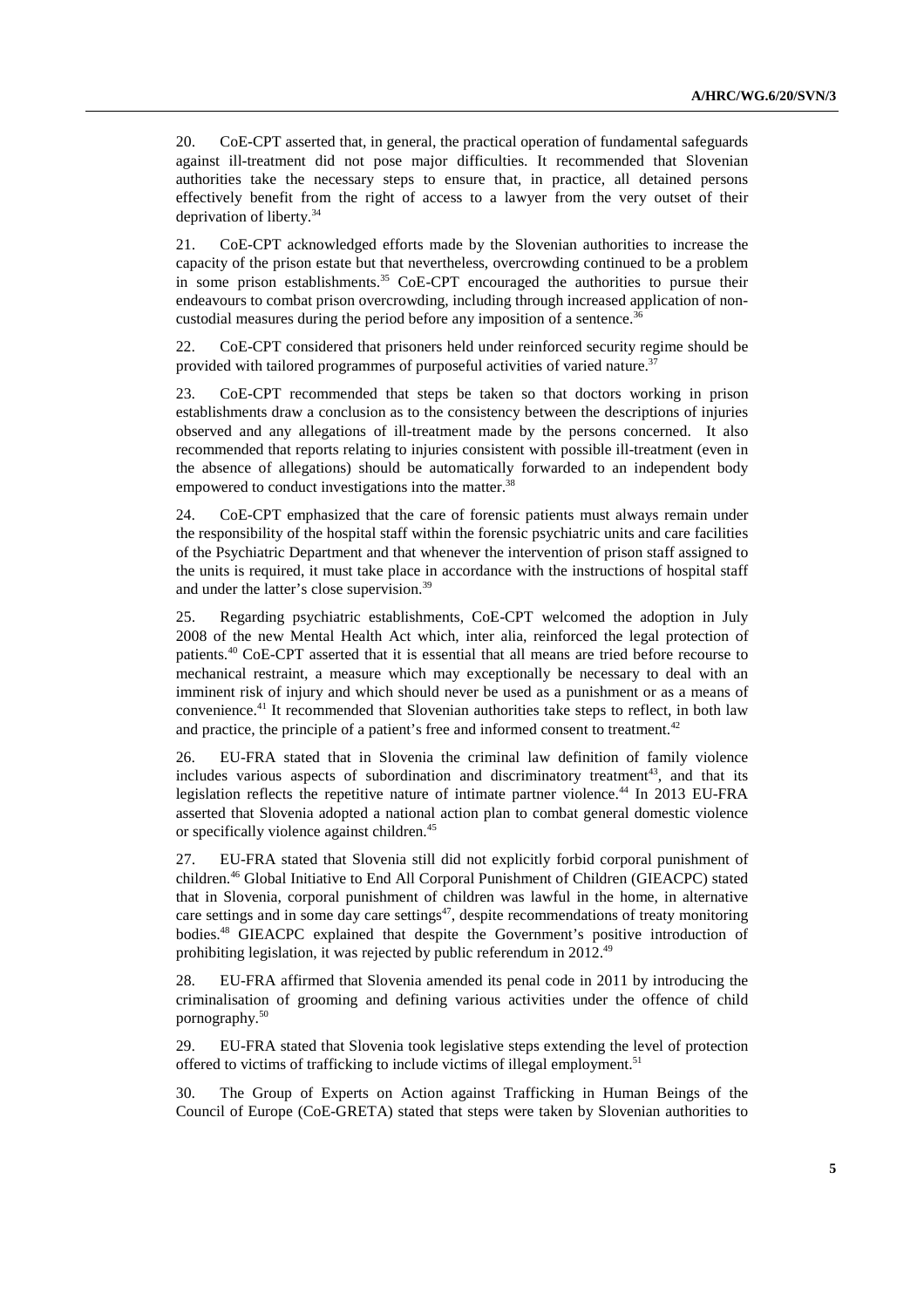prevent and combat trafficking, including the criminalisation of human trafficking, the appointment of a National Coordinator, the drafting and implementation of national action plans for combatting trafficking by the Inter-ministerial Working Group for Combatting Trafficking in Human Beings and awareness-raising measures.52 CoE-GRETA stated that future actions in the area of prevention should be designed and efforts to discourage demand for services from trafficked persons should be strengthened.<sup>53</sup>

31. CoE-GRETA invited Slovenian authorities to invest in the human and financial resources of the secretariat of the Working Group and the National Co-ordinator dealing with trafficking in human beings (THB) so that they can effectively carry out the full range of tasks within their mandate.<sup>54</sup> CoE-GRETA invited Slovenian authorities to introduce a periodic independent evaluation of the Action Plan for 2012-2013 and to consider the establishment of an independent national rapporteur or other mechanism for monitoring the anti-trafficking activities of State Institutions.<sup>55</sup>

32. As highlighted by the CoE, CoE-GRETA considered that the Slovenian authorities should take further steps to ensure that the human rights-based and victim-centred approach was fully reflected in the national policy to combat THB.<sup>56</sup> CoE-GRETA stressed the need to address THB as a form of violence against women and to take account of gender-specific types of exploitation, as well as the particular situation of child victims of trafficking.<sup>57</sup> CoE-GRETA noted with satisfaction that the definition of THB states explicitly the irrelevance of the consent of a victim of trafficking to the intended exploitation.<sup>58</sup>

33. CoE-GRETA urged authorities to ensure that access to assistance for victims of trafficking is not made conditional on their co-operation in the investigation and criminal proceedings.59

34. CoE-GRETA expressed concern that no victims of trafficking have obtained compensation in Slovenia and urged Slovenian authorities to facilitate and guarantee access to compensation for victims of trafficking including by providing them with legal aid and enlarging the scope of application of the Crime Victim Compensation Act.<sup>60</sup>

35. CoE-GRETA urged the Slovenian authorities to make full use of protection measures for victims and witnesses, and stressed the need both to strengthen the training provided to judges and prosecutors on the issue of human trafficking as well as to encourage the law enforcement and prosecution services to develop their specialisation with a view to improving the collection of evidence to enable the successful prosecution of traffickers.<sup>61</sup>

36. CoE-GRETA invited Slovenian authorities to continue exploring further possibilities for strengthening international co-operation in the investigation and prosecution of human trafficking cases, as well as developing international co-operation for the purpose of preventing THB and providing assistance to victims.<sup>62</sup>

## **3. Administration of justice, including impunity (part to be added only if relevant), and the rule of law**

37. The Group of States against Corruption of the Council of Europe (CoE-GRECO) asserted that judges suffer from a lack of trust by the public seemingly as a result of judicial backlogs, weak internal management of courts and lack of a public relations policy.<sup>63</sup> CoE-GRECO also stated that judges were subject to strict specific rules on incompatibilities, conflicts of interest and others but that however, there is room for improvement as regards for instance the process of selection, nomination and promotion of judges.<sup>64</sup>

38. CoE-GRECO recommended that authorities consider revisiting the procedure of appointment of judges to the Supreme Court, in order to minimise the possibilities of political influence<sup>65</sup>, and that a set of clear standards/code of professional conduct be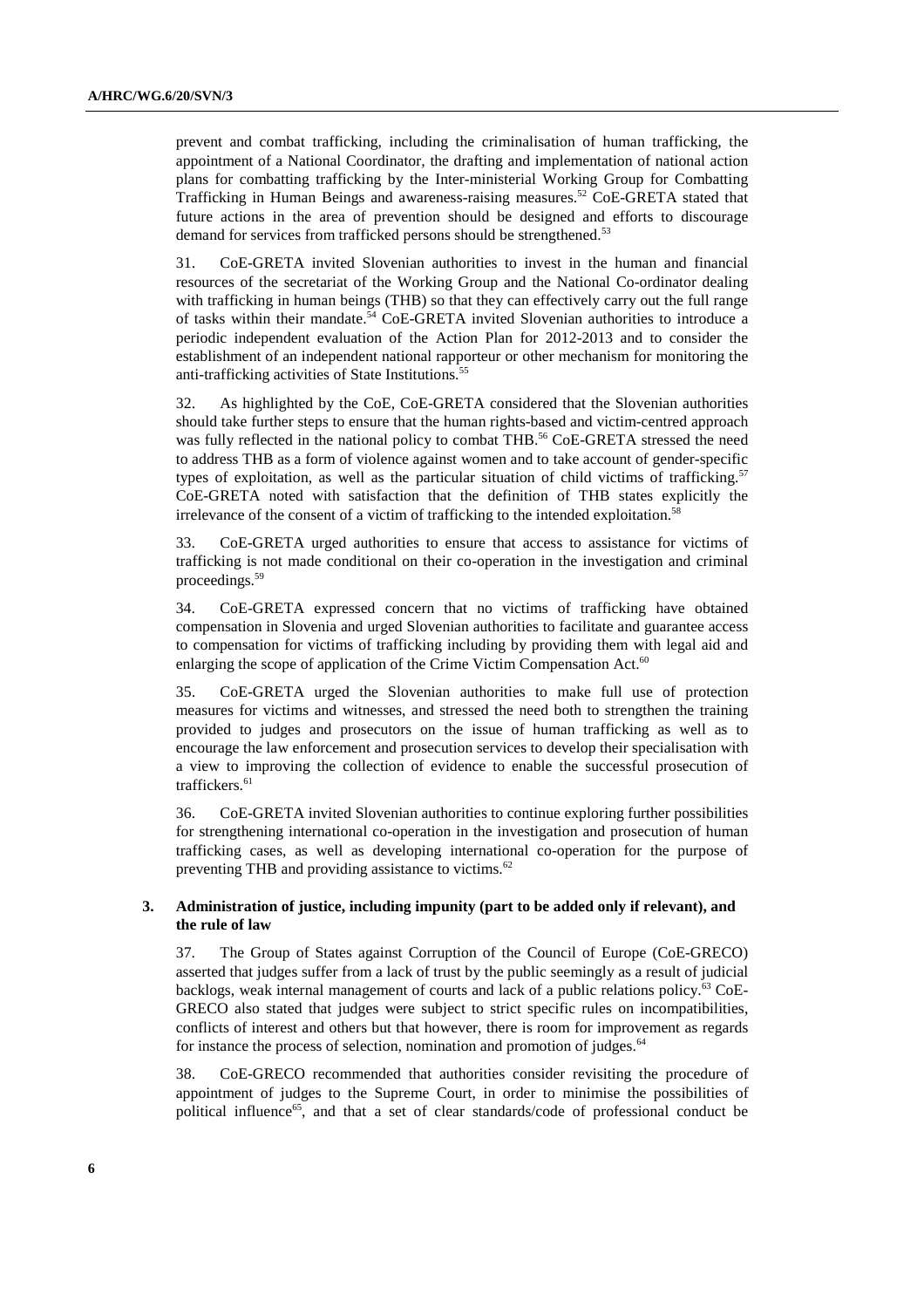established which would cover in scope all judges.<sup>66</sup> CoE-GRECO recommended that the criteria of selection and evaluation of judges be further developed with the aim of enhancing their uniformity, predictability and transparency.<sup>67</sup>

39. CoE-GRECO recommended that Slovenian authorities ensure that the Ministry of the Interior exercises its authority over the prosecution service in such a way as not to undermine prosecutors' integrity and create risks of improper influence.<sup>68</sup> CoE-GRECO mentioned the lack of transparency, weak internal management and poor communication with the public as main criticisms to prosecutors. It also stated that these needed to be addressed by strengthening the managerial and oversight role of the State Prosecutor General and the State Prosecutorial Council and by devoting more efforts to a communication policy with the public and the media.<sup>69</sup>

40. AI stated that victims of discrimination can seek judicial remedies before the lower courts as well as before the Constitutional Court. However, proceedings are slow and legal aid is not commonly available.<sup>70</sup> AI expressed that Slovenian authorities have yet to establish an effective legal and institutional framework to give victims of human rights violations access to an accessible affordable and timely remedy.<sup>71</sup> EU-FRA informed that the Slovenian National Assembly adopted two acts introducing specific measures to accelerate proceedings before courts.72

41. CoE-CPT reiterated its recommendation that remand prisoners be offered the same safeguards as sentenced prisoners during disciplinary procedures, including the right to be heard in person by the deciding authority, prior to the imposition of any sanction.<sup>73</sup>

#### **4. Freedom of religion or belief, expression, association and peaceful assembly, and right to participate in public and political life**

42. Following the Assessment Mission of the Early Elections of the National Assembly (4 December 2011), the Office for Democratic Institutions and Human Rights of the Organizations for Security and Co-operation in Europe (OSCE/ODIHR) affirmed in 2012 that there were no obstacles to campaigning, and freedoms of speech, movement and association were respected at all times.<sup>74</sup> OSCE/ODIHR recommended that political party financial reports provide a detailed breakdown of all donations and that detailed versions of the reports should be publicly accessible.75 OSCE/ODIHR affirmed that consideration could be given to the possibility of giving a single institution the jurisdiction as well as the resources to scrutinise the financial operations of political parties and campaign organisers.76

43. OSCE/ODIHR also said that consideration could be given to having one media regulatory body with the expertise, resources and mandate to monitor respect for campaign related rules, investigate alleged violations, and impose effective remedies when violations take place, and that clear procedures should be established to receive and act upon complaints about unfair or unlawful media coverage.<sup>77</sup> OSCE/ODIHR said that in order to avoid ambiguity and uncertainty, including potential conflict of jurisdiction, legal provisions could be revised to establish a uniform, hierarchical dispute procedure for all decisions and acts of electoral commissions.78

44. OSCE/ODIHR stated that the representation of women in political life has been low but has increased slowly over the past decade and that following the full implementation of a gender quota in the 4 December 2011 election, the percentage of women elected increased to 31 percent, as compared to 13 percent after the 2008 elections.<sup>79</sup>

45. OSCE/ODIHR recommended that results disaggregated by polling station be made publicly available, and that the National Election Commission instructions be clarified to ensure that secrecy of the vote is fully ensured for all instances.<sup>80</sup>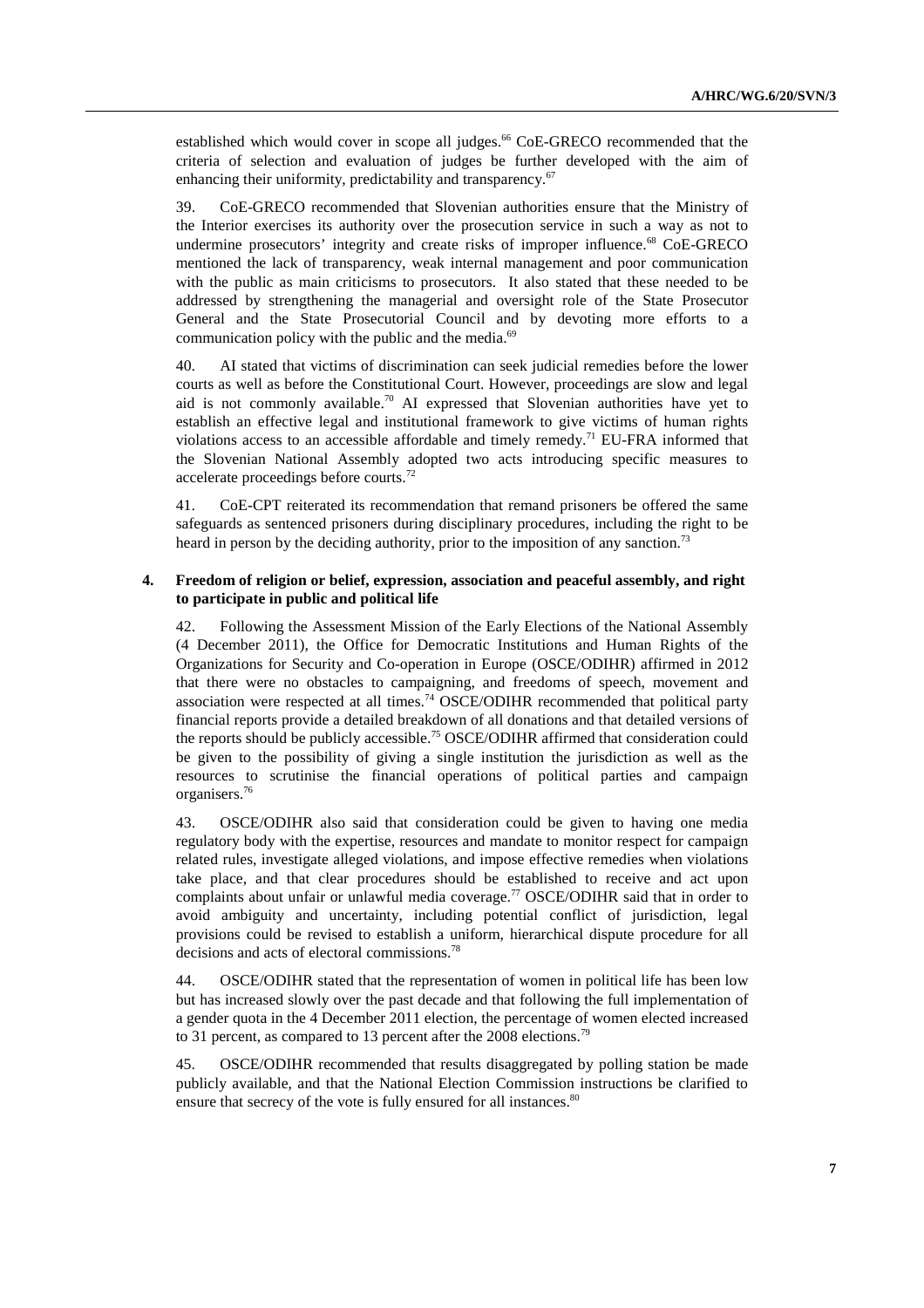46. Regarding the "*erased*", OSCE/ODIHR stated in February 2012 that since July 2010, the status of some 13.000 people has not yet been regulated, and that while this issue does not directly deal with citizenship, the lack of permanent residence could indirectly affect their right to obtain citizenship and voting rights.<sup>81</sup>

#### **5. Right to work and to just and favourable conditions of work**

47. The European Committee on Social Rights (CoE-ECSR) asserted that the minimum levels of sickness and unemployment benefits as well as the minimum level of pension benefit are manifestly inadequate, and that the duration of unemployment benefit is too short.<sup>82</sup>

48. EU-FRA stated that the lowest gender pay gaps in the EU in 2010 are found, among others in Slovenia  $(4.4\%)$ .<sup>83</sup>

#### **6. Right to social security and to an adequate standard of living**

49. CoE-ECSR took note in 2013 of Intervention Measures due to the Economic Crisis Act and the introduction of the financial Social Assistance Acts which led to changes in the field of financial social assistance and social benefits which have been so far associated with pensions (minimum pension supplement) or age (state pension). It recalled that measures taken to consolidate public finances may be considered as a necessary means to ensure the maintenance and sustainability of the social security system and that however, any modifications should not undermine the effective social protection of all members of society against social and economic risks and should not transform the social security system into a basic social assistance system.<sup>84</sup>

50. AI affirmed that denial of the rights to adequate housing, water and sanitation of Roma impacts their rights to education, work and health, and feeds into a cycle of poverty and marginalization.<sup>85</sup>

51. AI stated that measures to improve the living conditions of Roma remained largely unimplemented in informal Roma settlements. <sup>86</sup> AI also stated that many Roma in the South East of the country live in isolated and segregated settlements, with limited access to services such as water, electricity, sanitation and transport, and that widespread discrimination often prevents Romani families from buying or renting housing in other areas.<sup>87</sup>

52. AI explained that Roma settlements are often established in an irregular manner and on land not classified for residential use, leading to insecurity of tenure.<sup>88</sup> AI affirmed that a legal title and building permit are pre-conditions for access to public services such as water, sanitation and electricity.<sup>89</sup> AI highlighted that Slovenian legislation does not prohibit forced evictions and does not include the minimum procedural requirements to protect residents from eviction and that in a number of Roma settlements the residents are at risk of imminent eviction.<sup>90</sup>

53. CoE-ACFC stated the situation of Roma in the area of housing remains very precarious, in particular in the region of Dolenjska, where many Roma settlements have no access to running water or electricity, and that substantial improvements were required in the areas of education, access to employment and health care.<sup>91</sup>

54. AI recommended to: ensure access to water, sanitation and electricity for all Roma communities; confer security of tenure for people living in informal settlements; provide all individuals with legal protection against forced evictions; legalize settlements where possible or offer other solutions in genuine consultation with affected communities; stop potential forced evictions in Dobruska vas Roma settlement; and prioritise participation of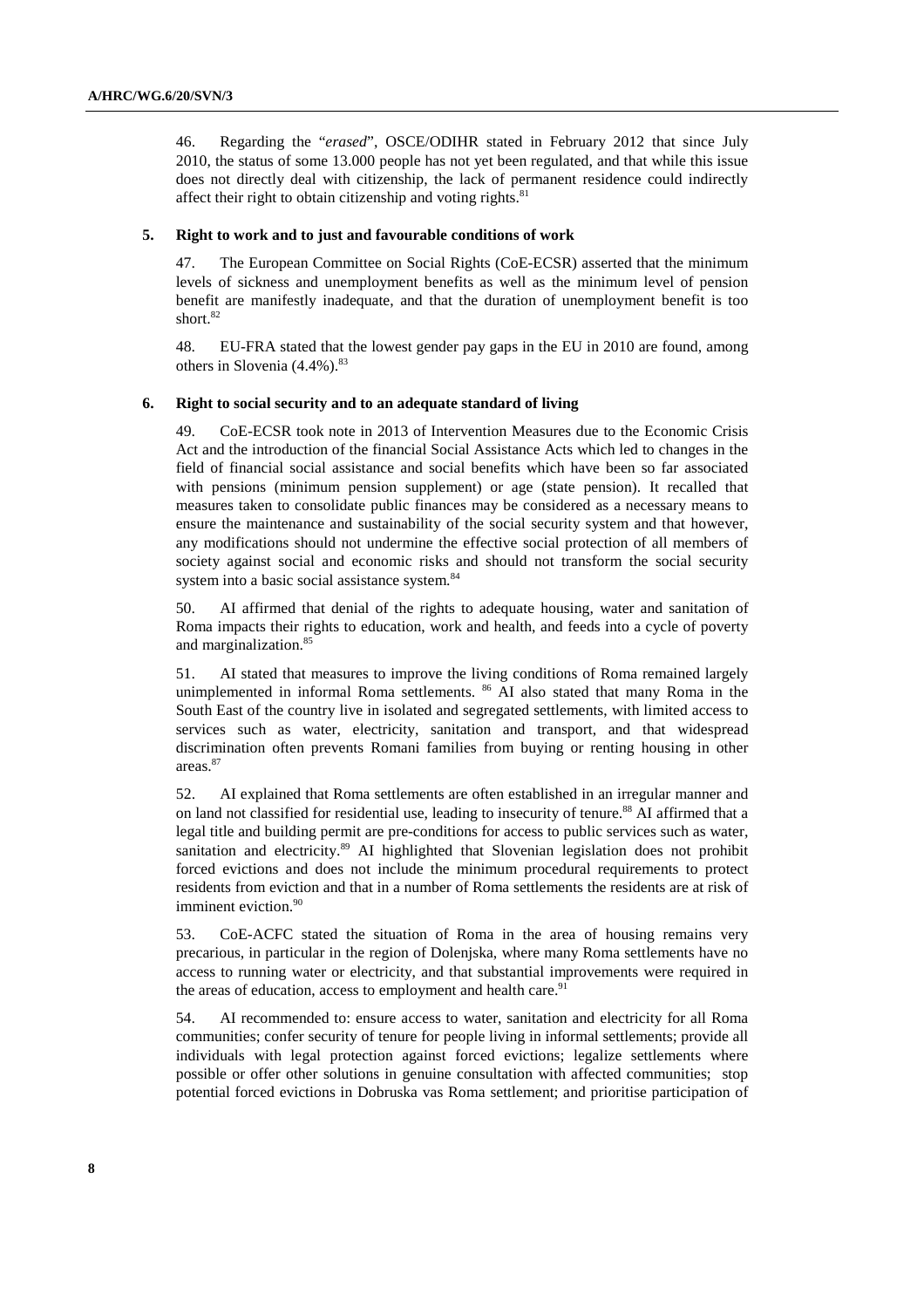Romani communities living in informal settlements in all public housing policies and programmes.<sup>92</sup>

### **7. Right to health**

55. CoE-ECSR asserted that a very small group of people (approximately 30.000) who do not have citizenship or residence in Slovenia are not covered by compulsory health insurance.<sup>93</sup> CoE-ECSR affirmed that while access to health care services at the primary level is assured to all citizens, access is limited at the secondary and tertiary levels.  $94$ 

56. International Baby Food Action Network (IBFAN) stated that Slovenia should be urged, among others to enforce national law on the marketing of breast milk substitutes; and ensure integrated response to protect and support breastfeeding in case of emergencies.<sup>95</sup>

#### **8. Right to education**

57. The Committee of Experts on the European Charter for Regional or Minority Languages of the Council of Europe (CoE-CECRML) urged Slovenian authorities to: ensure full implementation of the "Strategy for Education of Roma in the Republic of Slovenia" of 2004; promote awareness and acceptance of the Romani language and culture as an integral part of Slovenia's cultural wealth; and to include this promotion among the objectives of national education, and to encourage the mass media to pursue the same objective.<sup>96</sup>

#### **9. Cultural rights**

58. CoE-CM recommended identifying effective ways of improving the implementation of the existing legislative framework for the protection of the culture and languages of national minorities, with particular attention to activities aiming at preserving and promoting minority culture. $97$ 

59. CoE-CECRML urged Slovenian authorities to define, in co-operation with the speakers, the areas where German and Croatian have been traditionally spoken in Slovenia<sup>98</sup> and CoE-CM recommended to clarify the issue of the traditional presence of the Bosnian language in Slovenia, develop the teaching of the Romani language and Roma culture at all appropriate stages, and take proactive measures to reduce the gap between the legislative framework and practical implementation regarding the use of Hungarian and Italian in public services and other spaces.<sup>99</sup>

#### **10. Persons with disabilities**

60. EU-FRA referred to low levels of employment of persons with disabilities.100 EU-FRA also stated that in Slovenia the Constitutional Court dismissed a claim that an Act which sets a minimum proportion of employees with disabilities constitutes a disproportionate interference with employers' freedom. EU-FRA affirmed that this decision illustrates a growing recognition that positive action measures may be required for the effective application of the principle of non-discrimination.<sup>101</sup>

61. OSCE/ODIHR stated that although Slovenian law provides for measures to enable the participation of disabled voters, these measures do not always facilitate the secrecy of their vote.102 OSCE/ODIHR recommended that the National Election Commission and other relevant authorities conduct a review to identify and adopt measures, including amendments to legislation if necessary, which would further facilitate access for disabled voters. It further recommends that such a review be inclusive of disabled voters.<sup>103</sup>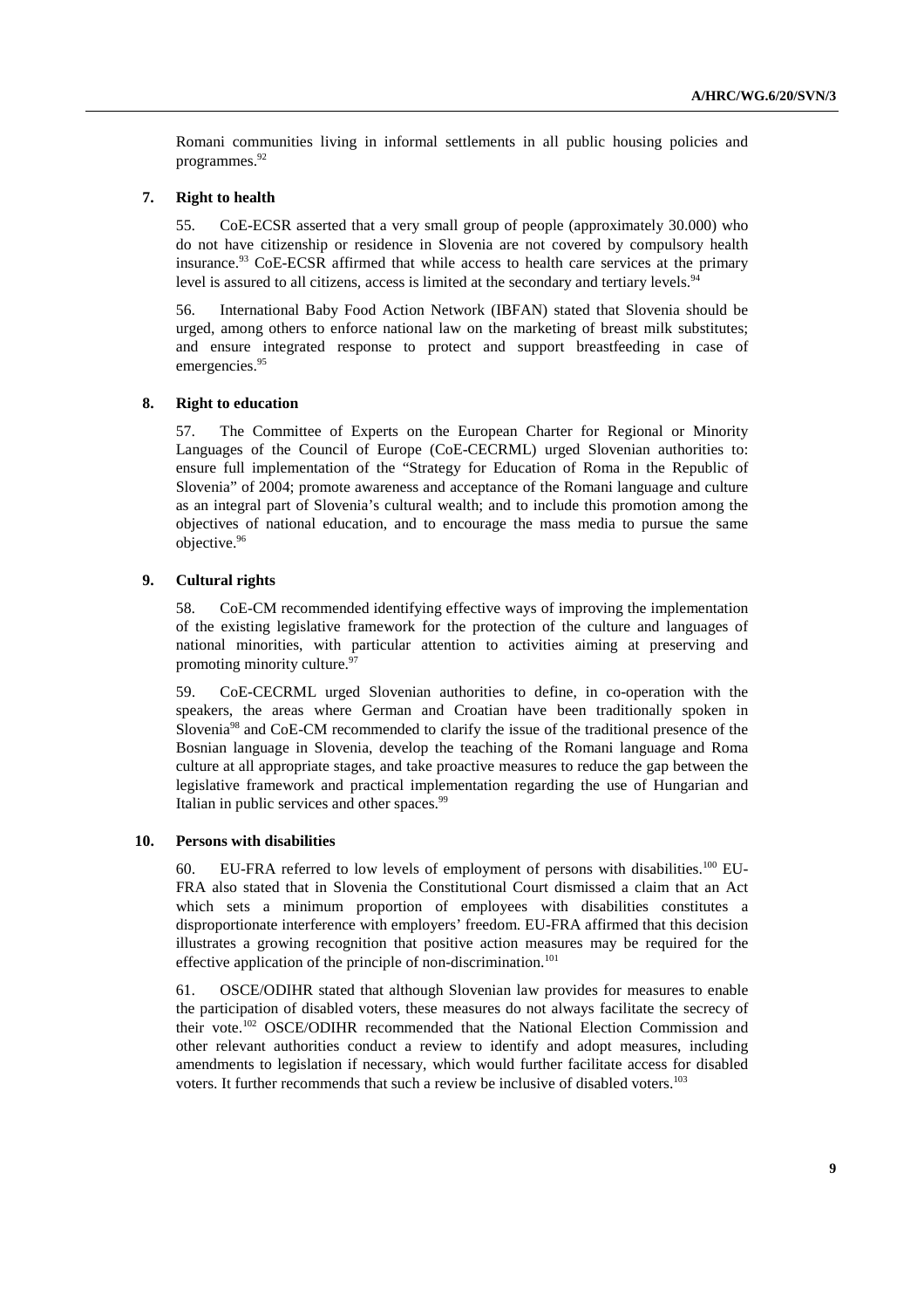62. CoE-ESCR concluded in 2012 that it had not been established that the right of children with disabilities to mainstream training was effectively guaranteed.<sup>104</sup>

#### **11. Minorities and indigenous peoples**

63. CoE-ACFC stated that substantial improvements are needed to ensure effective protection against discrimination in particular, access to effective remedies for potential victims of discrimination and increased consultation of minority representatives in the allocation process of funds.<sup>105</sup>

64. CoE-ACFC recommended ensuring that the distinction between "autochthonous" and "non-autochthonous" Roma no longer results in practice in any differentiated treatment.<sup>106</sup>

65. AI affirmed that the lack of prevention of discrimination against Roma remains a systemic problem, due to the ineffective national human rights framework, $107 \text{ CoE-ACFC}$ called on Slovenian authorities to make further efforts to combat all forms of intolerance and racism targeting persons belonging to minorities - especially Roma -, and other groups, including in the political life and the media.<sup>108</sup>

66. AI stated that in mid-2013 representatives of the Office for National Minorities promised there would be no forced evictions, that individual plans would be developed and that outreach programmes for pre-school education and social support would start immediately.<sup>109</sup> It added that by March 2014, none of these promises had been fulfilled by the local government.<sup>110</sup>

67. CoE-CM recommended as an issue for immediate action to ensure effective involvement of national minority representatives in discussions on any administrative change that could have an impact on minority protection.<sup>111</sup> CoE-CM also recommended as issues for immediate action, inter alia, to ensure that Roma representatives are able to take part in public affairs at local level in all the municipalities in which they live in substantial numbers; take further steps to provide elected Roma councillors with all the support they need to carry out their tasks effectively; and ensure that Roma Community Council adequately represents the diversity within the Roma community.112 CoE-ACFC asserted that opportunities for Roma to take part effectively in public affairs remain insufficient both at local and at central level.<sup>113</sup>

#### **12. Migrants, refugees and asylum seekers**

68. EU-FRA stated that in Slovenia, third-country nationals who are issued a 'permission to remain' due to the impossibility of removal on the basis of Article 52 of the Aliens Act, are entitled to housing, normally in accommodation centres.114 EU-FRA said that in Slovenia a positive initiative is that asylum seekers are issued with the same social security card as the Slovenian citizens, thus facilitating access to primary health care.<sup>115</sup>

69. CoE-ECSR in 2011 affirmed that it had not been established that concerning remuneration, employment and other working conditions, the treatment of migrant workers was not less favourable than that of nationals nor that concerning membership of trade union and enjoyment of the benefits of collective bargaining. It also asserted that equal treatment and adequate conditions are not secured for migrant workers with respect to access to housing.<sup>116</sup>

70. EU-FRA stated that the Slovenian 2011 Aliens Act provided minimum standards on sanctions and measures against employers of illegally staying third-country nationals, including protection measures for victims of illegal employment who can now receive a temporary residence permit. EU-FRA stated in 2013 that the Slovenian government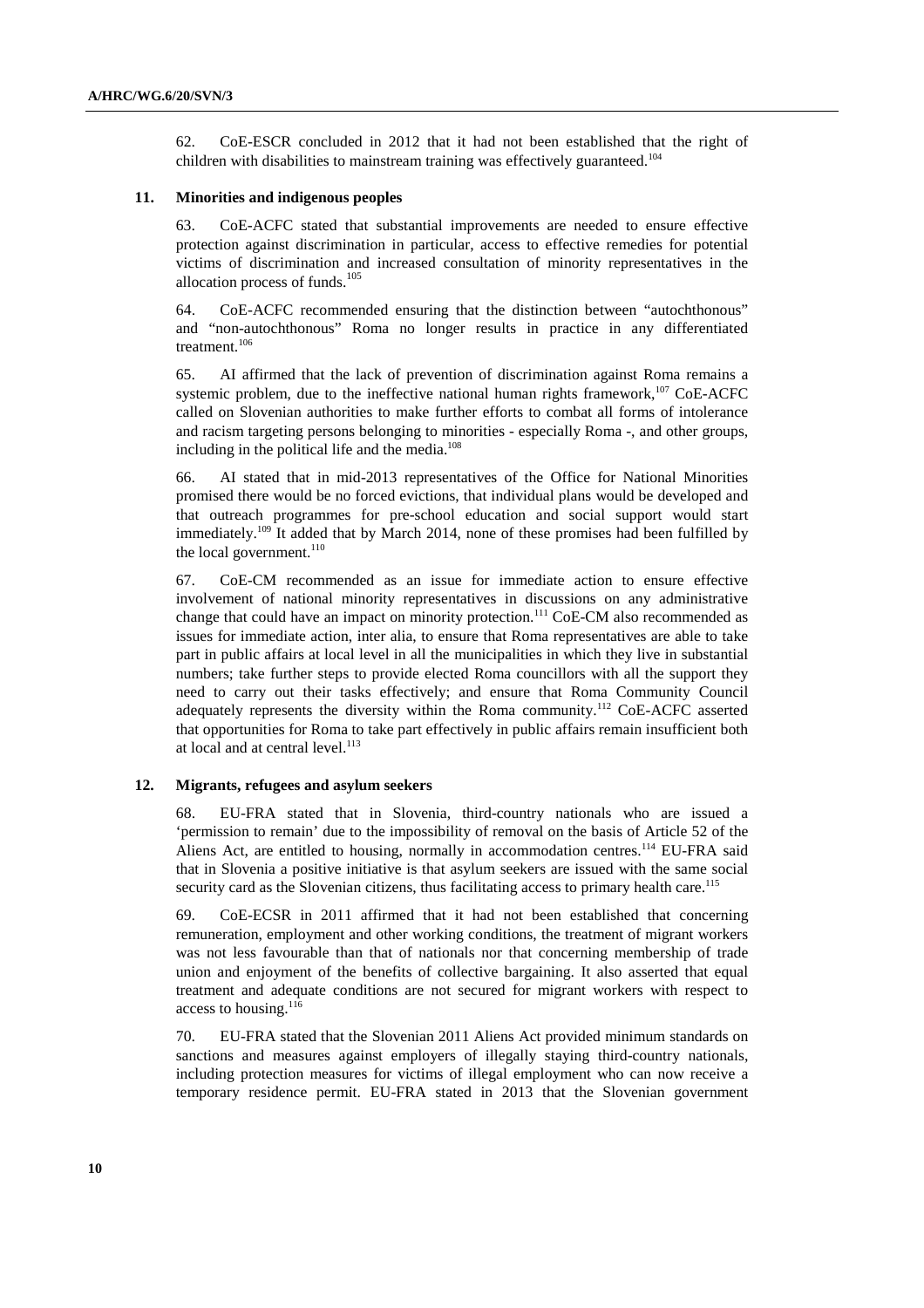amended the local election act by lifting the current five-year minimum residence requirement for non-national EU citizens.

#### *Notes*

 $1$ . The stakeholders listed below have contributed information for this summary; the full texts of all original submissions are available at: www.ohchr.org.  *Civil society*  Individual submissions: AI Amnesty International, London, United Kingdom;<br>
Gleace Global Initiative to End All Corporal Punishmen Global Initiative to End All Corporal Punishment of Children; IBFAN International Baby Food Action Network; OIEC Office International de l'Enseignement Catholique, Geneva, Switzerland; Regional intergovernmental organization(s): CoE The Council of Europe, Strasbourg (France) Attachments: (CoE-ACFC) Council of Europe Advisory Committee on the Framework Convention for the Protection of National Minorities, Strasbourg, Third Opinion on Slovenia adopted on 31 March 2011; (CoE-CECRML) Committee of Experts on the European Charter for Regional or Minority Languages, European Charter for Regional or Minority Languages, Application of the Charter in Slovenia, 3rd monitoring cycle, Report of the Committee of Experts on the application of the Charter, Strasbourg, 26 May 2010; (CoE-CM: Resolution) Committee of Ministers of the Council of Europe. Resolution of the Committee of Ministers CM/ResCMN(2012)12 on the implementation of the Framework convention for the Protection of national Minorities by Slovenia, Adopted by the Committee of Ministers on 4 July 2012 at the 1147th meeting of the Minister's Deputies; (CoE-CM: Recommendation) Committee of Ministers of the Council of Europe on the application of the Charter by Slovenia, Recommendation RecChL(2010)5; (CoE-Commissioner) Council of Europe Commissioner for Human Rights, letter to the Prime Minister of the Republic of Slovenia, Strasbourg, January 10 2013; (CoE-CPT) Report to the Slovenian Government on the visit to Slovenia carried out by the European Committee for the Prevention of torture and Inhuman or Degrading Treatment or Punishment (CPT) from 31 January to 6 February 2012, Strasbourg; (CoE-ECSR) European Committee on Social Rights; Attachments: European Committee of Social Rights Conclusions 2013 (Slovenia), European Social Charter, January 2014; European Social Charter, European Committee of Social Rights, Conclusions 2011 (Slovenia) on Articles 1.9. 10, 15, 18, 10, 24 and 25 of the Revised Social Charter; European Committee of Social Rights, Conclusions 2011 (Slovenia), Articles 7, 8, 16, 17, 19, 27 and 31 of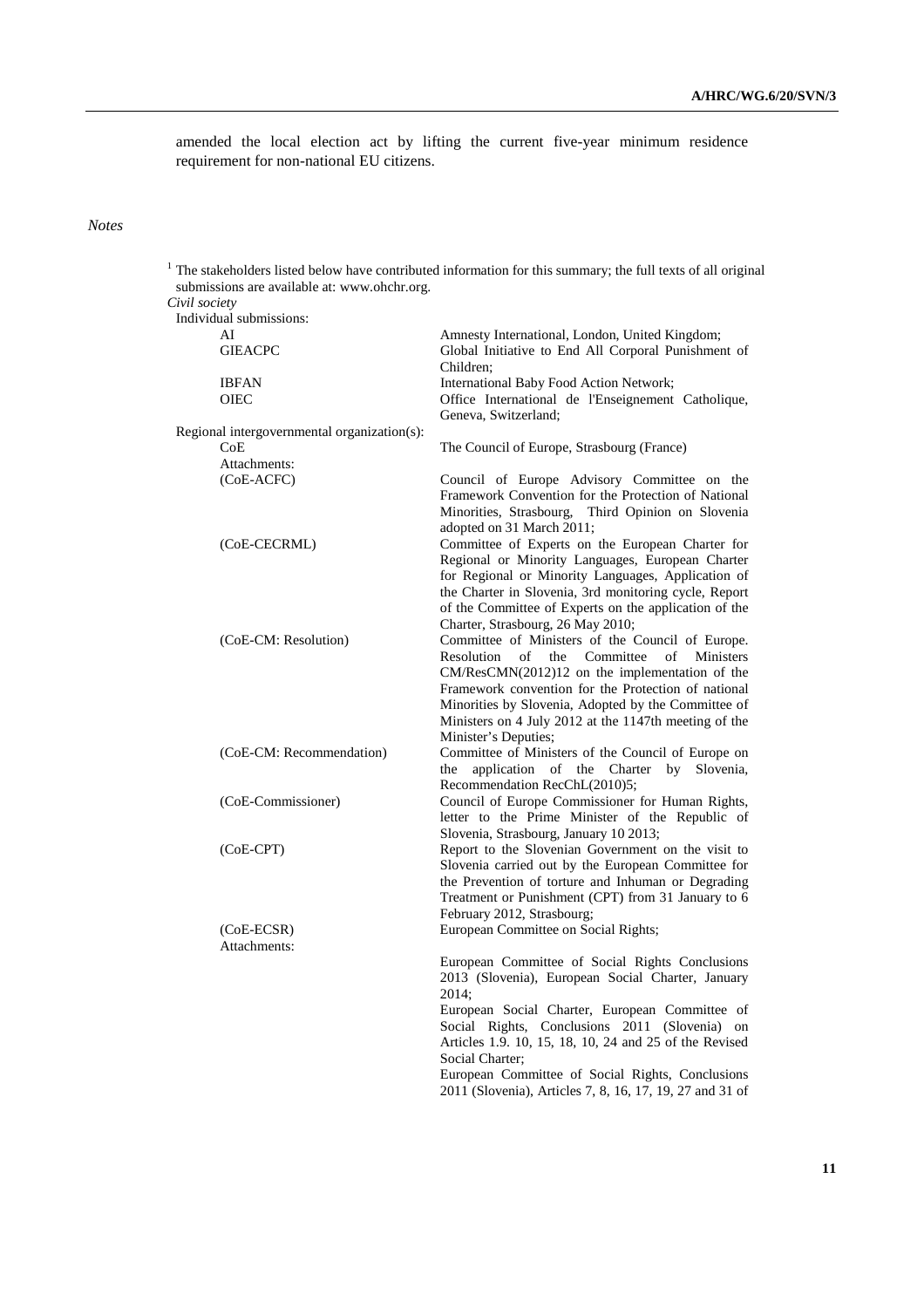|                   | the Revised Charter, European Social Charter, January<br>2012;                                                                                                                                                                                                                                                                                                                                                                                                                                                                                                                                                                                                  |
|-------------------|-----------------------------------------------------------------------------------------------------------------------------------------------------------------------------------------------------------------------------------------------------------------------------------------------------------------------------------------------------------------------------------------------------------------------------------------------------------------------------------------------------------------------------------------------------------------------------------------------------------------------------------------------------------------|
| (CoE-GRECO)       | The Group of States against Corruption of the Council<br>of Europe, Fourth Evaluation Round, Corruption<br>prevention in respect of members of parliament,                                                                                                                                                                                                                                                                                                                                                                                                                                                                                                      |
|                   | judges and prosecutors, Evaluation Report - Slovenia,<br>adopted by GRECO at its 57th Plenary Meeting,<br>Strasbourg, 15-19 October 2012;                                                                                                                                                                                                                                                                                                                                                                                                                                                                                                                       |
| (CoE-GRETA)       | Group of Experts on Action against Trafficking in<br>Human Beings, Report concerning the implementation<br>of the Council of Europe Convention on Action<br>against Trafficking in Human Beings by Slovenia;<br>First evaluation round, Adopted on 8 November 2013;                                                                                                                                                                                                                                                                                                                                                                                             |
| <b>EU-FRA</b>     | European Union Agency for Fundamental Rights,<br>Vienna (Austria);                                                                                                                                                                                                                                                                                                                                                                                                                                                                                                                                                                                              |
| Attachments:      | Annual Report 2010 (June 2011) ((footnote 99))<br>Fundamental rights of migrants in an irregular<br>situation in the European Union (November 2011),<br>Fundamental rights: challenges and achievements in<br>2011 (June 2012);<br>Fundamental rights: challenges and achievements in<br>2012 (June 2013);<br>Handbook on the establishment and accreditation of<br>national Human Rights Institutions in the European<br>Union (October 2012);<br>National human Rights Institutions in the EU Member<br>States (May 2010);<br>The Racial Equality Directive: application and<br>challenges (January 2012);<br>Violence against women: an EU-wide survey. Main |
| <b>OSCE/ODIHR</b> | results report (March 2014);<br>Office for Democratic Institutions and Human Rights<br>of the Organization for Security and Co-operation in<br>Europe, Election Assessment Mission Final Report,<br>Early Elections of the national Assembly, 4 December<br>2011, February 7 2012.                                                                                                                                                                                                                                                                                                                                                                              |
| 2<br>AL $n.2$     |                                                                                                                                                                                                                                                                                                                                                                                                                                                                                                                                                                                                                                                                 |

# <sup>2</sup> AI, p.

 $^3$  AI, p.4.

4 EUAFR, p. 22 (National human Rights Institutions in the EU Member States - May 2010 -, pp. 50- 5 1).<br><sup>5</sup> CoE-ACFC, para. 14.

 $6$  AI, p. 2.

 $^7$  AI, p. 2.

<sup>8</sup> EUAFR, p. 16 (Handbook on the establishment and accreditation of national Human Rights Institutions in the European Union (October 2012), p. 26).

 $9\frac{\text{m}}{\text{Al}, \text{p.2}}$ 

 $10$  AI, p. 2.

 $12$  CoE-ACFC, para. 14.

- <sup>13</sup> EUAFR, p. 17 (The Racial Equality Directive: application and challenges (January 2012), p. 12).  $^{14}$  AI, p. 2.
- <sup>15</sup> EUFRA, p. 7 (Fundamental rights: challenges and achievements in 2012 (June 2013), p. 260).
- $^{16}$  CoE-ACFC, p.2.

- $^{18}$  Coe-CM: Resolution, para.2. See also : CoE-ACFC, p. 2.
- <sup>19</sup> Coe-CM: Resolution, para.2.
- <sup>20</sup> CoE-ACFC, para. 41.
- $21$  AI, page 2.

<sup>&</sup>lt;sup>11</sup> EUAFR, p. 6 (Fundamental rights: challenges and achievements in 2012 (June 2013), p. 247).

 $17$  AI, p. 4.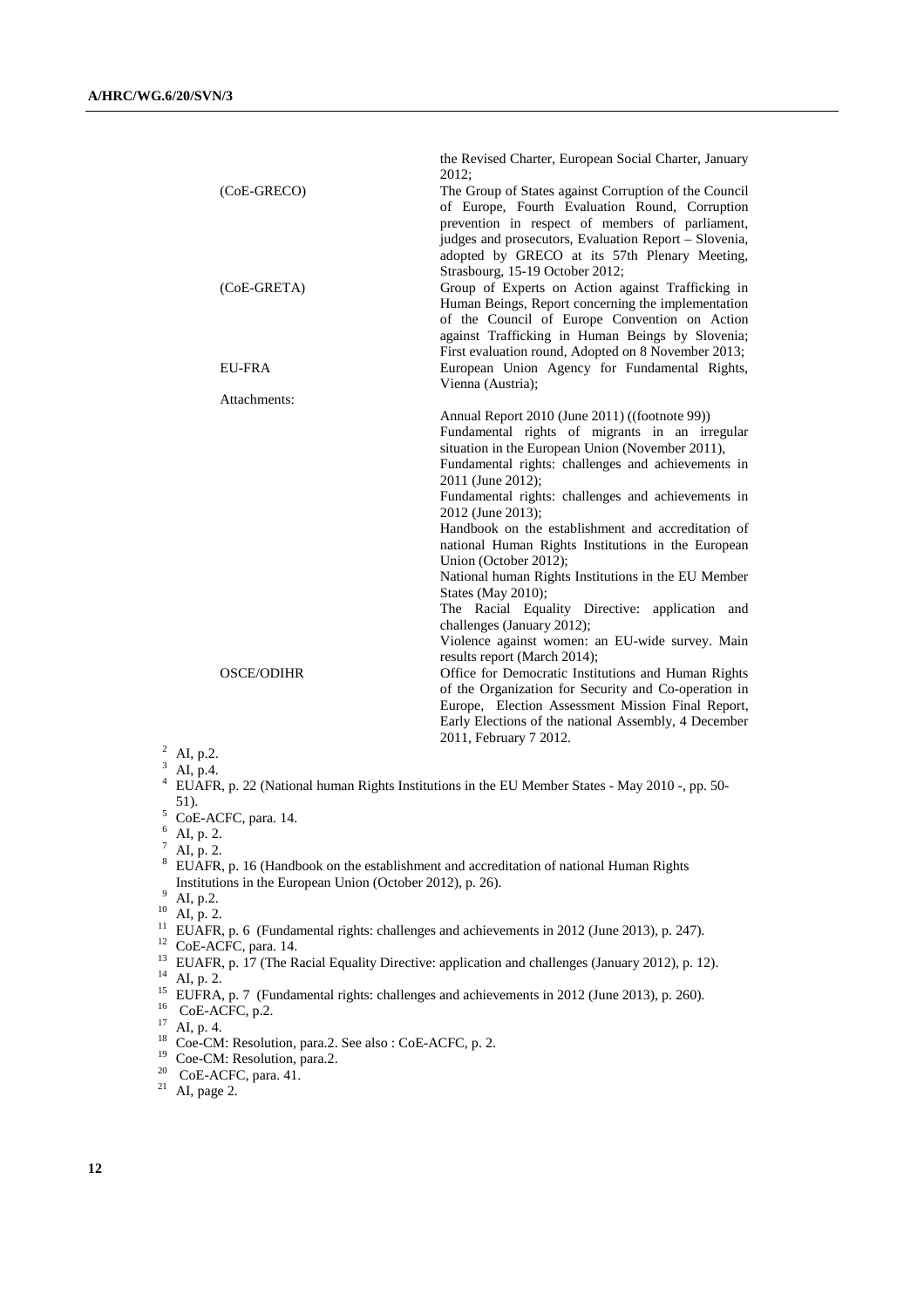- $22$  AI, page 2.
- <sup>23</sup> AI, p. 1.
- $^{24}$  AI, pp. 1 and 3.
- $25$  Coe-CM: Resolution, para. 3.
- 26 CoE-Commissioner, p. 1.
- <sup>27</sup> AI, p. 2.
- $28$  AI, p. 1.
- $^{29}$  AI, p. 5.
- <sup>30</sup> CoE-Commissioner, p. 2.
- 31 CoE-Commissioner, p. 2.
- 32 CoE-Commissioner, p. 1.
- 33 CoE-CPT, para. 9.
- 34 CoE-CPT, para. 12.
- 35 CoE-CPT, para. 25.
- 36 CoE-CPT, para. 25.
- <sup>37</sup> CoE-CPT, paras. 30 and 31.
- 38 CoE-CPT, para. 56.
- 39 CoE-CPT, para. 93.
- 40 CoE-CPT, para. 77.
- 41 CoE-CPT, para. 97.
- $42$  CoE-CPT, para. 104.
- <sup>43</sup> EUAFR, p. 2 (Violence against women: an EU-wide survey. Main results report (March 2014), p.
- 80). 44 EUAFR, p. 1(Violence against women: an EU-wide survey. Main results report (March 2014), p. 53).
- 45 EUAFR, p. 5 (Fundamental rights: challenges and achievements in 2012 (June 2013), p. 122).
- <sup>46</sup> EUAFR, p. 4 (Violence against women: an EU-wide survey. Main results report (March 2014), p. 124).<br>47 GIEACPC, para. 2
- 
- 48 GIEACPC, p. 1.
- <sup>49</sup> GIEACPC, para. 1.2. See also: EUAFR, p. 6 (Fundamental rights: challenges and achievements in 2012 (June 2013), p. 123).
- <sup>50</sup> EUAFR, p. 7 (Fundamental rights: challenges and achievements in 2012 (June 2013), p. 108).
- 51 EUAFR, p. 15 (Fundamental rights: challenges and achievements in 2011 (June 2012), p. 228).
- 52 CoE-GRETA, p. 7.
- 53 CoE-GRETA, p. 7.
- $54$  CoE-GRETA, para. 54.
- 55 CoE-GRETA, para. 56.
- 56 CoE, p.6 and CoE-GRETA, para. 181.
- 57 CoE-GRETA, para. 31.
- 58 CoE-GRETA, para. 41.
- 59 CoE-GRETA, p. 7.
- 60 CoE-GRETA, p. 7.
- $61$  CoE-GRETA, p. 8.
- 62 CoE-Greta, para.76.
- 63 CoE-GRECO, para. 4.
- 64 CoE-GRECO, para. 5.
- 65 CoE-GRECO, para. 233.
- 66 CoE-GRECO, para. 137.
- 67 CoE-GRECO, para. 116.
- 
- 68 CoE-GRECO, para. 182. See also CoE-GRECO, 15-19 October 2012, paragraph 5.
- 69 CoE-GRECO, para. 5.
- $70$  AI, p. 2.
- $71$  AI, p. 2.
- <sup>72</sup> EUAFR, p. 15 (Fundamental rights: challenges and achievements in 2011 (June 2012), page 203).
- 73 CoE-CPT, para. 63.
- 74 OSCE/ODIHR, page 12.
- 75 OSCE/ODIHR, page14.
- 76 OSCE/ODIHR, page 15.
- 77 OSCE/ODIHR, page 16.